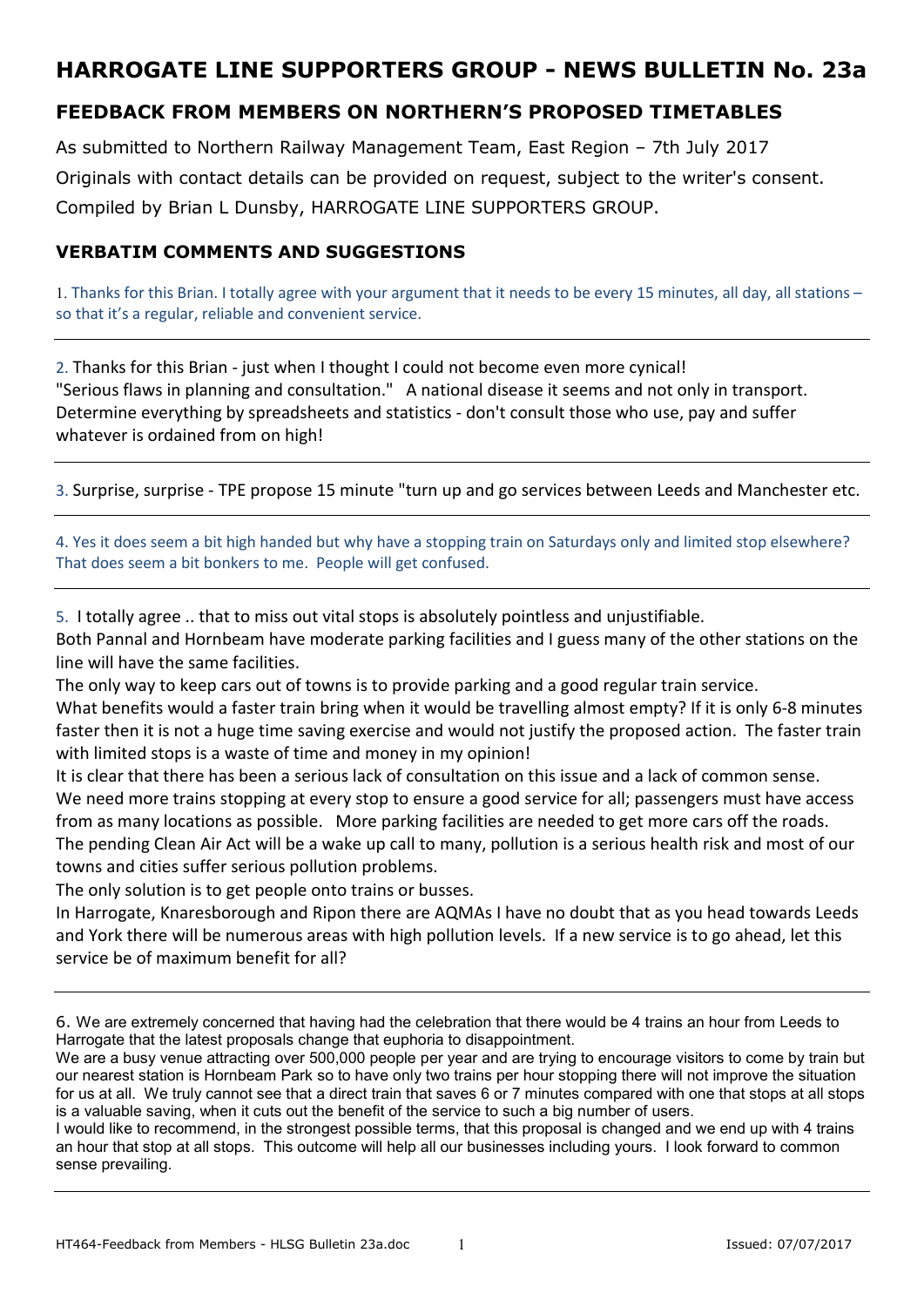7. My view is that there should be simple timetabling of a train every 15 minutes between Knaresborough and Leeds and one every 30 minutes between Harrogate and York and vice versa in each case. I also believe that in 2017 (and beyond) there really should be a later service between York & Harrogate than 22.11 (It is even earlier at weekend).

8. Reference the email of 15 May, it seems incredible that the benefits of a regular standard service (i.e. every train stopping at all stations) have not been recognised. The walk-up service is essential in getting people out of their cars. A regular 15 minute service is the nearest one can sensibly get to the ideal.

9. I suppose it depends whether you want the view of a consumer or a competitor?!

However, objectively, I agree with you that for such a small difference in journey time, that customers would prefer a consistent journey rather than confusion of stopping patterns and non-clockface departure times.

You can also add us to the list of people who haven't been consulted, which is why we often have little confidence in attempting to time buses around rail services. But, I've come to accept - frustratingly that trains will often be seen as more important than buses and bus users, sadly.

10. Thank you for your very informative e-mail and attachments about Northern's proposals for extra trains on our beloved Harrogate Line.

I am very concerned, like you about the proposals and would agree with what you have written. My own concerns are that the better trains will be used on the "express service", introducing a two tier level for passengers. Also I cannot see in terms of green issues the sense in running these express trains that will be half empty, whilst passengers will be left standing on the platform waiting for the next ones!

I am not surprised however by this. Northern are intent on pushing through so many unfair and ill thought out ideas at the moment. E.g. Cheaper fares available only on the Internet, so not available to all; Fares increases; The ridiculous paper tickets that don't fit in the Pass Holders; The Ticket Barriers do not work at Harrogate Station – you can only use your season ticket once to get through and then it refuses to recognise it as valid for the rest of the period of use! Yet Northern publicly deny there is a problem. They are awaiting software to fix the problem! Meanwhile I and countless others are held up every time we try to use the barriers.

I am very concerned about their attitude towards Guards. I would not be at all happy using trains without guards – it would not be safe for many reasons.

Northern have their own agenda – Profits, Profits and seem not to be interested in the public who use their trains.

11. We have undertaken a high level economic benefits assessment of each of the three options now on the table using a respected UK Industry demand forecasting specialist who is both familiar and current with UK revenue modelling, working across the industry.

Taking Option 1 as the base (the first timetable that was circulated i.e. with trains approx 15 mins apart, 2 fast, 2 stopping:-

Option 2 (the timetable with two fast and two stopping trains but not evenly space between Harrogate and Leeds) returns approximately £20k p.a LESS revenue than option 1, or over 3,000 FEWER riders than option 1. We believe therefore It should be discounted on this basis.

Option 3 (the timetable that provides a standard 15" interval of stopping trains between Harrogate and Leeds albeit 2tph don't stop at Weeton) returns approximately £115k MORE revenue or approaching 60k ADDITIONAL riders p.a. than option 1.

Of the three options, option three clearly provides the best ridership and revenue benefits so should be the preferred option by a significant margin.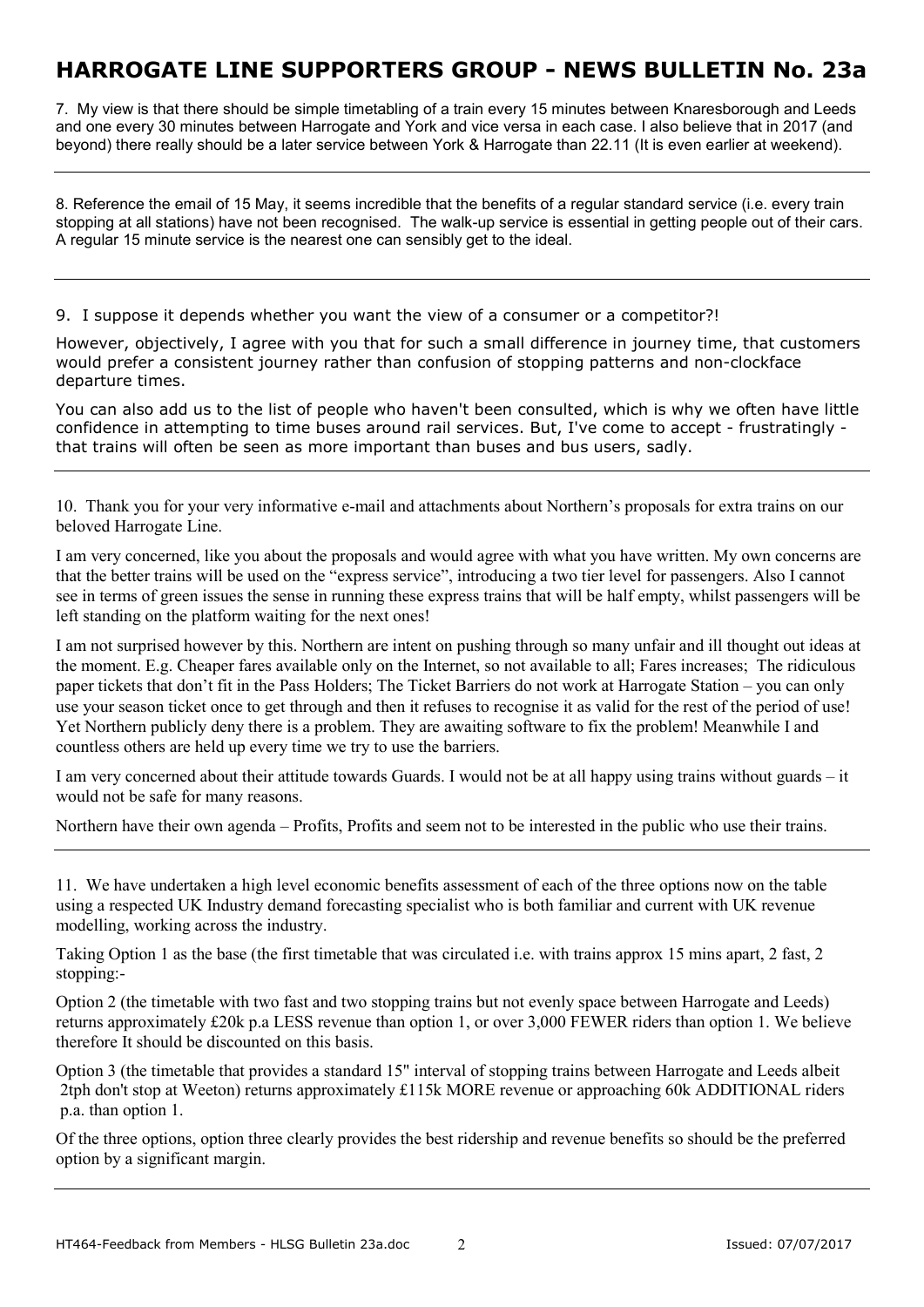12. The proposals are very poor – particularly for May 2018 as this actually gives a degraded service for 5 stations on the route by forcing many passengers to change trains at Harrogate in future if travelling beyond that town, while offering no extra services for these five stations. These stations may, admittedly, enjoy better trains with less crowding than at present, but there is absolutely no reason why they cannot also have an improvement in service frequency, as HDCC have shown in their proposed draft timetable. *(See HT467)*

I fully support the 15 min frequency service stopping at all stations between Harrogate and Leeds as argued for by HDCC. The Draft timetable circulated by HDCC shows that this is perfectly possible with the same resources – the same number of units, the operational limitation of using platform 1 at Leeds and of the two platform configuration at Harrogate. This is a much better solution as it gives an enhanced service to all stations, not just Leeds, Horsforth and Harrogate which excludes 35% of the line's traffic - and this should be better for revenue receipts as well as providing a better service for passengers.

There is no advantage in having an accelerated service from York to Leeds via Harrogate in the May 2018 timetable by omitting numerous important stops – as the direct York Leeds service is still faster by a huge margin (40 minutes) the acceleration is irrelevant for York-Leeds passengers, and while some passengers from Cattal, Hammerton and Poppleton may enjoy a 6 minute faster journey to Leeds, passengers from those stations travelling to popular destinations such as Hornbeam Park and Headingley suffer great inconvenience with having to change trains with a delay for the connection and probable need to cross the footbridge at Harrogate.

This makes the May 2018 proposal considerably worse than that planned for Dec 2017, though even the latter still fails to give any benefit for 5 stations between Harrogate and Leeds (once again, as these represent 35% of line usage it is a missed opportunity to increase revenue, benefit passengers and reduce congestion) though it does, at least, not make their service worse. It is totally focussed on travel to Leeds and makes many journeys worse to York, and to important secondary stations like Hornbeam Park and Headingley.

If Northern obstinately refuse to budge on having a 15 min frequency Leeds-Harrogate service calling at all stations (or at least Hornbeam Park and Headingley), and crucially having the Knaresborough/York through trains call at all stations between Leeds & Harrogate – which would be astonishing as HDCC's counterproposals make clear common sense – then changes are needed in any event to the inadequate May 2018 plans for peak hour services to at least retain connectivity on the busiest trains which is set to go backwards under current proposals:

- The key inbound commuter train to York, arriving 0830, should stop at all stations from Leeds to serve the many commuters travelling from the 5 omitted stations
- It is bad that the 1811 from York runs non-stop after Harrogate this is a busy service with commuters, many of which use Hornbeam Park etc., yet passengers are faced with a 30 minute wait for the next stopping service at Harrogate.
- There is no service from Weeton or Pannal into Hornbeam Park or Harrogate at peak time coming up to 0900, a gap there of over 1 hour!
- The 1939 ex Leeds should stop at all stations to avoid a one hour gap that early in the evening the current 1930 stops at all stations.
- The 1912 and 2012 services from York, at quieter times, should surely stop at all stations to improve the frequency to 2 tph at this time, while it is simply cruel that the 2111 runs non-stop when there is no following stopping service until one hour later.
- Gaps in the morning peak hour service to Leeds from Hornbeam Park and Pannal still exist despite the extra carriages and services available - in fact there are slightly fewer trains. Stops should be inserted for these stations to give an improvement in service.
- There should be an earlier service from Harrogate to Leeds, and a later service from Harrogate to York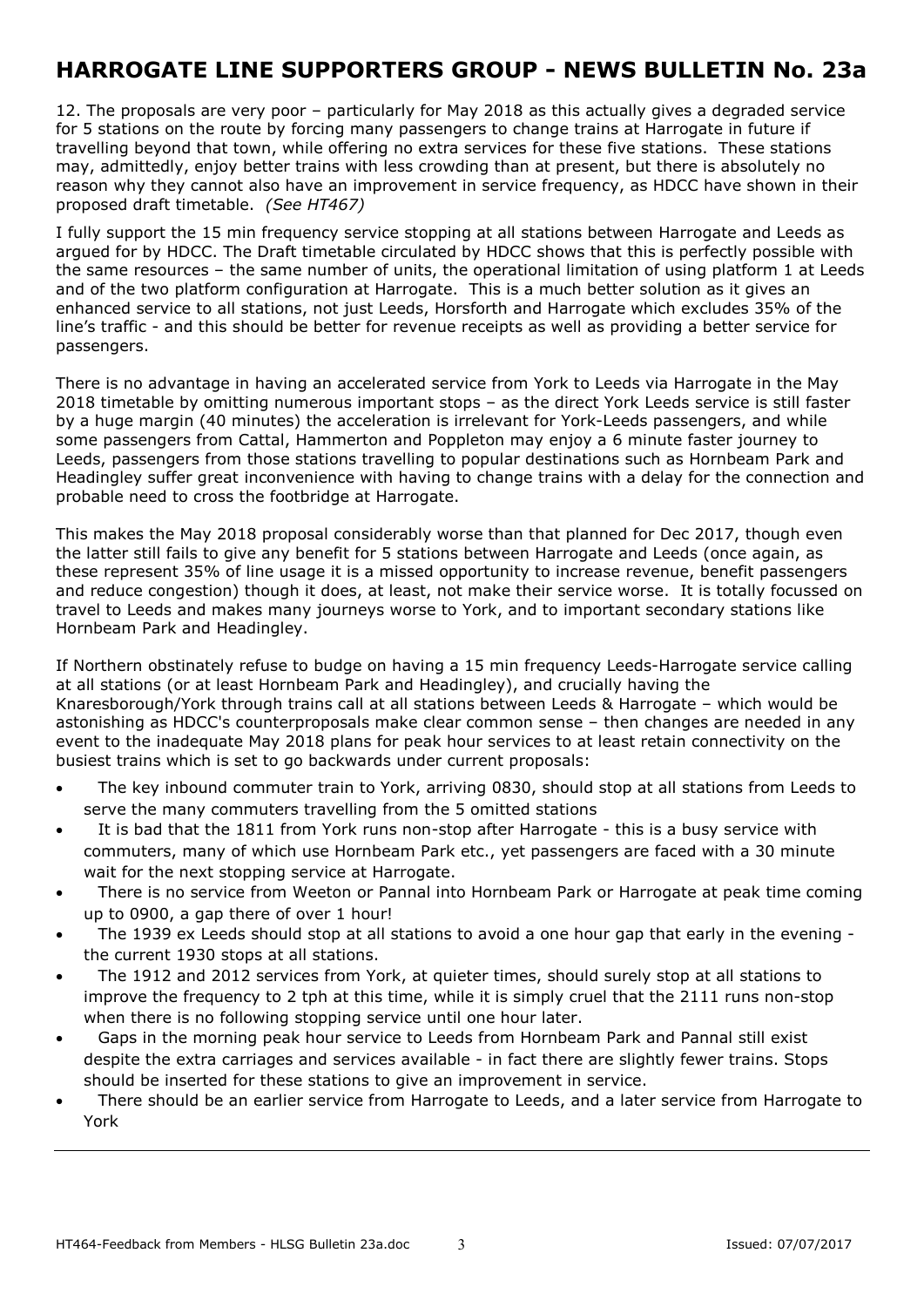13. Thank you for the information about the proposed Harrogate Line timetable and I must say that I agree with virtually everything you say in the attached documentation. Some additional points I would make are;

- I agree that a walk up 15 minute frequency suburban Metro service calling at all stations is what is required as per your proposed timetable. However, a bit of personal interest here, but I see no practical need to omit the Weeton stop every half hour, this would only cause confusion. Turn up and go is the aim, and knowing the train will always stop at every station without needing to check the timetable always helps to get you to where you want to go.
- It is noted that the proposed timetable would not create any additional benefits from what we have now for probably over 50% of the existing users of the line – probably more as it cannot be determined the proportion of joiners at Harrogate and Horsforth that travel to intermediate stations. This is not really a benefit, more about creating a completely new market, new brand for Northern, although I do doubt whether a 6 or 7 minute journey time saving would really make that much difference to the choice of travelling by train or not?
- To omit any additional services and not provide an improved frequency from Headingley and Burley Park when trains are often full and standing here is not sensible and illustrates a clear misunderstanding of the needs of passengers on the line. Noted and I agree with your comment re special events.
- Another improvement that is definitely required now is earlier starting times and later finishing times and also an extension of the half hourly frequency period further into the evening. This would increase journey opportunities by being able to catch an earlier morning train from Leeds and also reduce the current annoyance of arriving into Leeds in an evening (say from London) having just missed a Harrogate train and then having to wait virtually an hour for the next train.
- The ultimate aim should be 15 minutes all stations stopping services Leeds to Knaresborough, with 30 minute frequency all stations on to York. However, this would probably need Skelton Junction to be doubled and/or additional dedicated route into York station with new Platforms 12 & 13 to provide a reliable service with no impact on East Coast Main Line paths. Network Rail Capacity Improvement Works at Leeds Station for additional approach tracks and new Platform 0 would certainly provide capacity at the Leeds end.
- Do we have any assurances that the trains will be consistent high quality rolling stock either brand new or refurbished/refreshed. All trains should be 3 or 4 carriages throughout the day, not 2 car - often full when empty trains are split & joined and left in platforms or depots throughout the day to save fuel as happens at the moment.
- Northern appear to be wanting to re-brand themselves with a "Northern Connect" sort of express service to use their new trains. This may be appropriate for Harrogate (in addition to a 15 minute frequency Metro service), but would be of more benefit if it continued onwards to provide a range of new semi-fast express with non-stop journey opportunities further afield. However, knowing the layout and capacity constraints at Leeds Station I doubt that these would offer much benefit (and probably a slower overall journey) compared with a change of train at Leeds. Possible destinations could be to link up to the proposed new Calder Valley services - Bradford, Halifax, Manchester Victoria, Manchester Piccadilly, Manchester Airport service. Northwards from Harrogate say Knaresborough to York then maybe onwards to Thirsk Northallerton, Darlington, Durham & Newcastle or maybe Malton Seamer Scarborough. I guess there'd be some politics here as they'd be competing with incumbent TOCs on this route.
- A risk of services to a wider range of destinations could be importing delays onto the Harrogate Line. We currently have a nicely self-contained, relatively reliable service unaffected from wider delays. Let's keep it that way.
- We'll soon have a number of Virgin London services from Harrogate. How will these fit in once all the paths are filled?

14. Many thanks for your recent communications regarding proposed Northern Railway timetable enhancements... In order to come to a view, I would be interested to know the reasoning/rational behind the timetable structure and, in particular, why Northern have gone for a 'fast' service between Leeds and Harrogate for services to and from Knaresborough and beyond. Is it for capacity or resourcing reasons?

On a positive note, what I would say is that I do welcome later trains to and from York in the evening, but, again, wonder how Network Rail are going to resourse this in terms of ops staff in the signal boxes and the like on route.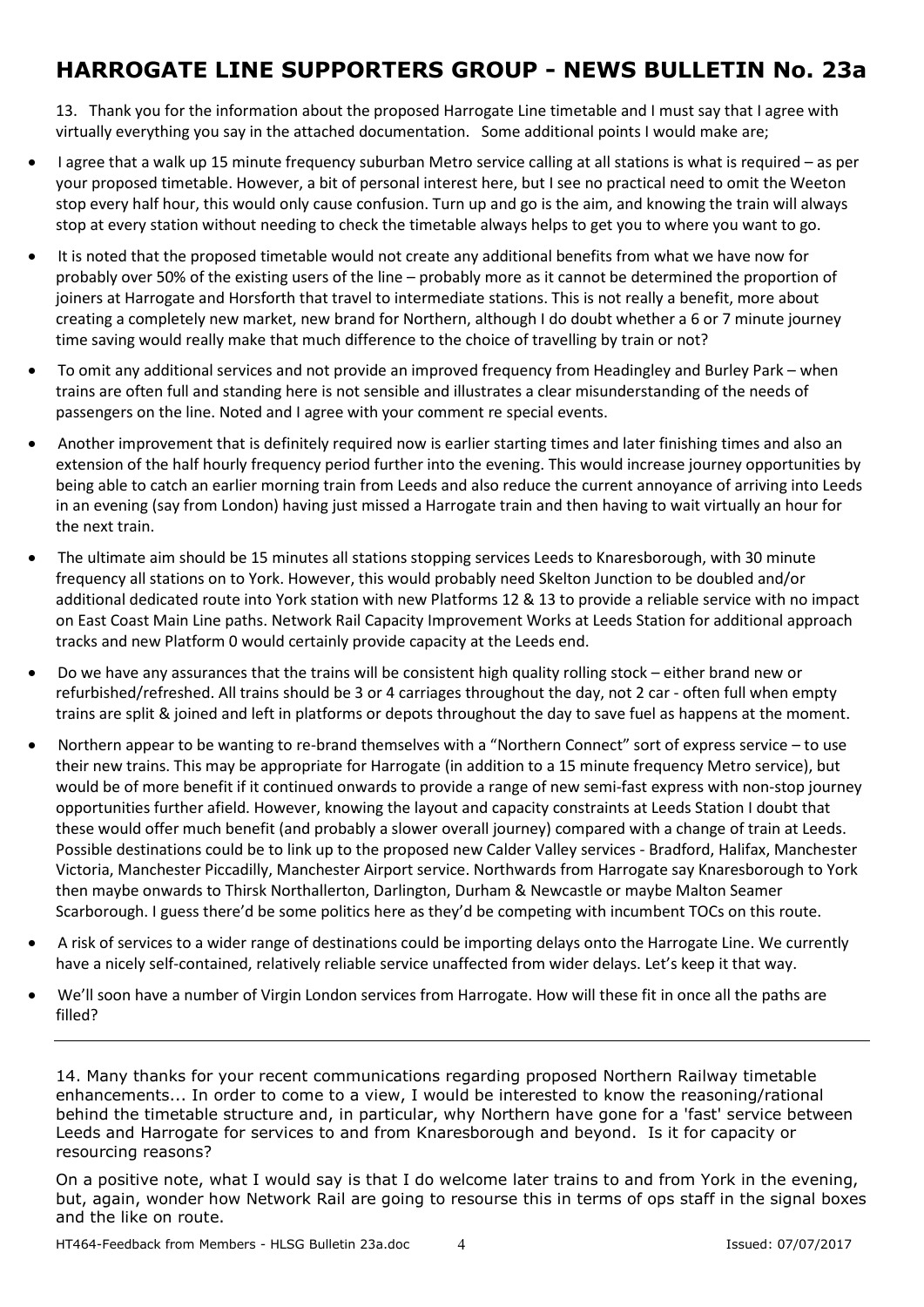15. I would like to make a few general comments, not as an expert in rail timetabling or the intricacies of running a rail network, but as a normal passenger, whose requirements for their rail service sometimes seems to be misunderstood.

My reading of the proposed May 2018 timetable is that it lacks simplicity and standardisation of services for passengers in that the benefits of a regular service stopping at all stations have been lost.

Speed is not the major criterion, especially on the length of journeys considered here. It is regularity and frequency which allow a passenger the best chance of being reasonably sure of getting a seat, especially at busy times, and being able to read, or whatever, and spend the time with a degree of efficiency and in comfort.

15 minute services also stand the best chance of increasing rail passenger numbers and reducing car journeys. Poor and irregular frequency, regardless of speed, mean time-table confusion, more crowded trains, more standing and annoyance. This applies not only to the Harrogate Line.

From my point of view a 15 minute service -for all stations - at least between Leeds and Knaresborough, for as long as possible during the day, has to be the right way for his service initially. To misquote, keep it regular, and keep it simple.

On Sundays the proposed 30 minute service is fine.

My knowledge of Harrogate station does not mark it out as an ideal candidate for an interchange station, certainly not without major investment.

This may not be the right forum, but as one who has an interest in Leeds Bradford Airport the construction of the proposed Parkway Station south of Bramhope has always seemed a very obvious and practical (and cheap) solution to an ongoing access problem.

16. Further to the recent publication of the draft Dec 17 & May 18 timetables for the Harrogate-Leeds line, LBA would like to make the following observations.

As you will no doubt be aware the DfT, WYCA & LCC are all in support of and working towards the delivery of a new airport parkway station on the Harrogate-Leeds line just south of the Bramhope tunnel. The intention is for LBA to service this with a 15min airport shuttle bus to get passengers up to the terminal building. I would strongly advocate any future timetabling takes into account the need to run a 15min rail service to include the new LBA parkway station. Without such a frequent service the operation of a shuttle bus service to the station will not be as efficient or convenient for passengers due to dwell times, and the rail service will be used by less passengers thus impacting on its viability, in short the service will not be as profitable. There is strong demand for an airport station but only on the back of a convenient, frequent and reliable service with quick and efficient connectivity to the Airport.

I would also advocate that it's in the interest of Northern to ensure a 15min service calls at as many local stations as it is practicable to do so (including a future LBA parkway station) not just Leeds-Horsforth-Harrogate. The dis-benefit of a slightly longer journey time is marginal when the benefits to the wider community and positive impact on the viability of the service are taken into account. LCC are proposing a 330 space park & ride at the parkway station and this will only be effective if it ties into a 15min rail service. The savings in commuter journey times and passenger attitude will be severely impacted upon if there is a chance those who just miss a service will have to wait any longer than 15mins. People will choose to stay in their cars with all the consequential loss in profit for Northern as well as a missed opportunity to save on pollution and air quality.

It is in the interest of all the major transport infrastructure providers in the Leeds City Region to ensure the aims and ambitions of the LEPs Strategic Employment Plan are promoted wherever possible. A 15min rail service on the Harrogate-Leeds line will help connect the communities in the area which will assist in the Northern Powerhouse agenda and drive the economic growth of the Leeds City Region to the benefit of all.

I hope you find the above observations of some benefit and will help make what is a very welcome and positive step forward in improving rail connectivity in the region.